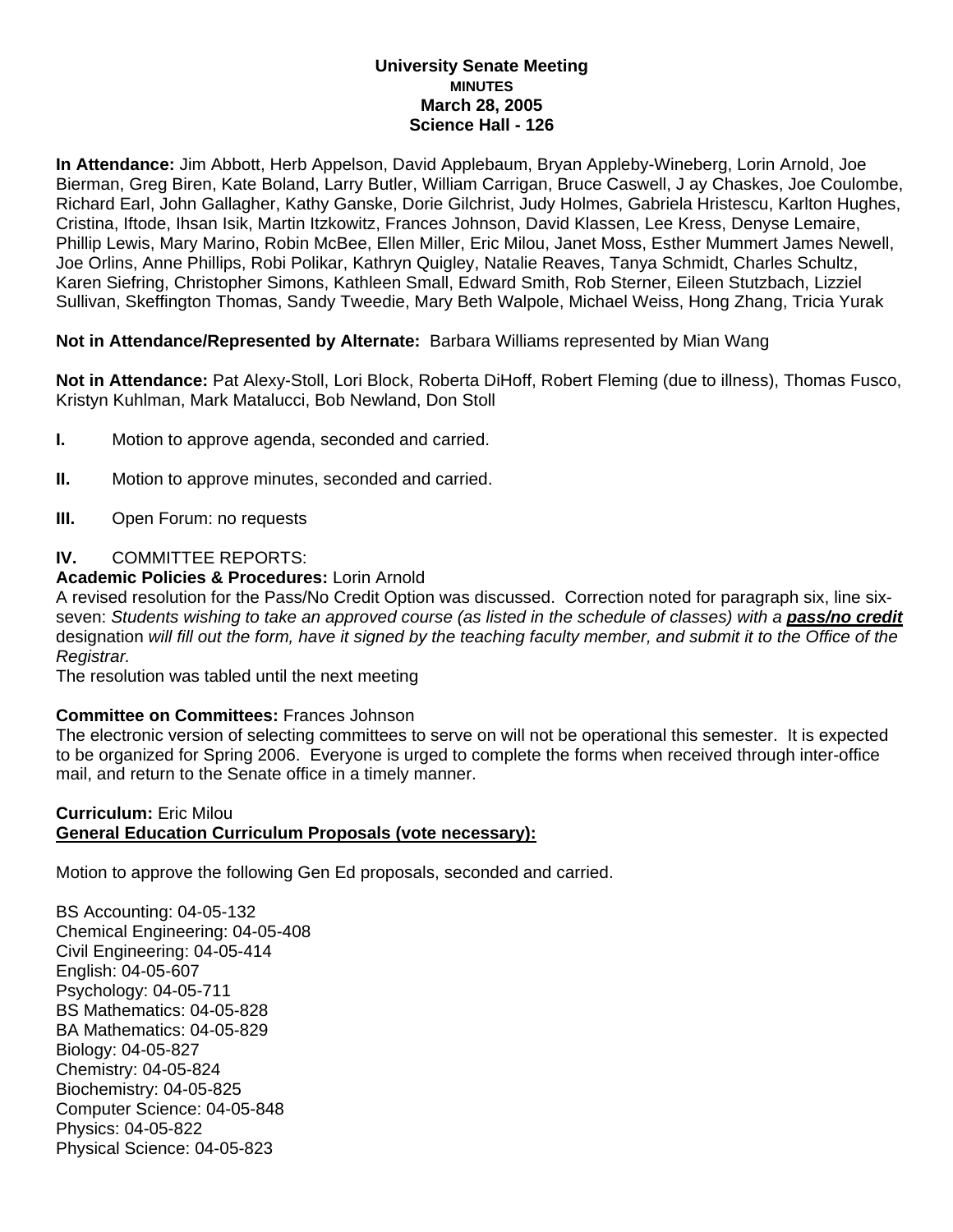#### *Curriculum Proposals (to be voted on):*

Motion to approve the following curriculum proposals, SCC#04-05-106 and SCC#04-05-702 seconded and carried. SCC#04-05-210 tabled by majority vote (12 opposed, 4 abstained)

| SCC#04-05-106 | Management/MIS                | MIS Specialization within Business Major         | C U change required courses     |
|---------------|-------------------------------|--------------------------------------------------|---------------------------------|
| SCC#04-05-210 | <b>Public Relations/Adver</b> | <b>Public Affairs Track Specialization-MA-PR</b> | C G new track                   |
| SCC#04-05-702 | Law/Justice_                  | Law-Justice Studies                              | C U reduce required student hrs |

## *Curriculum Announcements (No vote necessary):*

| COLLEGE OF COMMUNICATION   |                                            |                                                                   |   |   |                          |
|----------------------------|--------------------------------------------|-------------------------------------------------------------------|---|---|--------------------------|
| SCC#04-05-204              | Journalism                                 | Web Layout & Production                                           | A |   | U new non gen-ed         |
| SCC#04-05-208              |                                            | Public Relations/Adver On-Line Public Relations                   | A | G | major                    |
| SCC#04-05-209              |                                            | <b>Public Relations/Adver Public Relations Practicum</b>          | A |   | minor curricular change  |
| SCC#04-05-211              |                                            | Public Relations/Adver Advertising Practicum                      | A | U | minor curricular change  |
| SCC#04-05-213              |                                            | Public Relations/Adver Impact of Public Relations on the News     | A |   | U Major                  |
| SCC#04-05-214              |                                            | Public Relations/Adver Special Topics in Public Relations -1 cr   | A | U | Major                    |
| SCC#04-05-215              |                                            | Public Relations/Adver Special Topics in Public Relations -3 cr   | A |   | G Major                  |
| SCC#04-05-216              |                                            | Public Relations/Adver Public Relations/Advertising Field Exp I   | A |   | U new non gen-ed         |
| SCC#04-05-217              |                                            | Public Relations/Adver Public Relations/Advertising Field Exp II  | A | U | new non gen-ed           |
| SCC#04-05-218              |                                            | Public Relations/Adver Public Relations/Advertising Field Exp III | A | U | new non gen-ed           |
| SCC#04-05-219              |                                            | <b>Public Relations/Adver Global Public Relations</b>             | A |   | G Major                  |
| SCC#04-05-220              |                                            | Public Relations/Adver Basic Public Relations Writing             | A | U | minor curricular change  |
| SCC#04-05-221              |                                            | Public Relations/Adver Advanced Public Relations Writing          | A | U | minor curricular change  |
| SCC#04-05-222              | Public Relations/Adver Legislative Liaison |                                                                   | A | U | minor curricular change  |
| SCC#04-05-224              |                                            | Communication Studies Intercultural Communication                 | A | U | new non gen-ed           |
| SCC#04-05-225              |                                            | Communication Studies International Media Communication           | A | U | move from Journ to Con   |
| SCC#04-05-226              |                                            | <b>Communication Studies Communication Law Course</b>             | A | U | move from Comm Stud      |
| SCC#04-05-228              | Journalism                                 | <b>Online Newswriting</b>                                         | A | U | new non gen-ed           |
| <b>COLLEGE OF BUSINESS</b> |                                            |                                                                   |   |   |                          |
| SCC#04-05-103              | Management/MIS                             | Human Resource Management                                         | A | U | change electives         |
| SCC#04-05-104              | Management/MIS                             | Strategic Human Resource Management                               | A | G | new non gen-ed           |
| SCC#04-05-107              | Management/MIS                             | Seminar in MIS                                                    | A | U | change prerequisites     |
| SCC#04-05-108              | Management/MIS                             | <b>Management Information Systems</b>                             | A | U | change prerequisites     |
| SCC#04-05-109              | Management/MIS                             | <b>Business Systems</b>                                           | A | U | new non gen-ed           |
| SCC#04-05-110              | Management/MIS                             | Information Systems Dimensions of E-Bus                           | A | U | chng prerequisites-hegis |
| SCC#04-05-111              | Management/MIS                             | <b>Project Management</b>                                         | A | U | new non gen-ed           |
| SCC#04-05-112              | Management/MIS                             | Information Systems Planning/Network Mgt                          | Α | U | chng prerequisites-hegis |
| SCC#04-05-113              | Management/MIS                             | <b>MIS Capstone Experience</b>                                    | A |   | U new non gen-ed         |
|                            |                                            |                                                                   |   |   |                          |

| SCC#04-05-103 | Management/MIS                        | Human Resource Management                     |  |
|---------------|---------------------------------------|-----------------------------------------------|--|
| SCC#04-05-104 | Management/MIS                        | Strategic Human Resource Management           |  |
| SCC#04-05-107 | Management/MIS                        | Seminar in MIS                                |  |
| SCC#04-05-108 | Management/MIS                        | <b>Management Information Systems</b>         |  |
| SCC#04-05-109 | Management/MIS                        | <b>Business Systems</b>                       |  |
| SCC#04-05-110 | Management/MIS                        | Information Systems Dimensions of E-Bus       |  |
| SCC#04-05-111 | Management/MIS                        | Project Management                            |  |
| SCC#04-05-112 | Management/MIS                        | Information Systems Planning/Network Mgt      |  |
| SCC#04-05-113 | Management/MIS                        | <b>MIS Capstone Experience</b>                |  |
| SCC#04-05-114 | Management/MIS                        | Advanced Database Management                  |  |
| SCC#04-05-115 | Management/MIS                        | Design of Database Systems                    |  |
| SCC#04-05-116 | Management/MIS                        | <b>Business Web Applications</b>              |  |
| SCC#04-05-105 | Management/MIS                        | Math/Science Gen Ed for Business Major        |  |
| SCC#04-05-127 | Management/MIS                        | Legal Aspects of HR                           |  |
| SCC#04-05-130 |                                       | Accounting/Finance Selected Topics in Finance |  |
| SCC#04-05-131 | Accounting/Finance Seminar in Finance |                                               |  |
|               |                                       |                                               |  |

#### CLAS: Math/Science

| SCC#04-05-816 | <b>Computer Science</b>    | Enterprise Computing I               |
|---------------|----------------------------|--------------------------------------|
| SCC#04-05-842 | <b>Biological Sciences</b> | Nursing Pharmacology                 |
| SCC#04-05-843 | <b>Biological Sciences</b> | Nursing Theory & Practice            |
| SCC#04-05-844 | <b>Biological Sciences</b> | <b>Nursing Care Delivery Systems</b> |

- om Journ to Comm Stud om Comm Stud to Journ
	-
- 
- 
- prerequisites
- prerequisites
- 
- erequisites-hegis#desp
- 
- erequisites-hegis#decp
- 
- A U change prerequisites-hegis#
- A U change prereqisites
- A U new non gen-ed
- B U change Gen Ed requirements
- A U change prerequisites
- A U new non gen-ed
- A U change course description
	- B U new Gen Ed
	- A U increase credit hrs
	- A U change to elective course
	- A U reduce credit hrs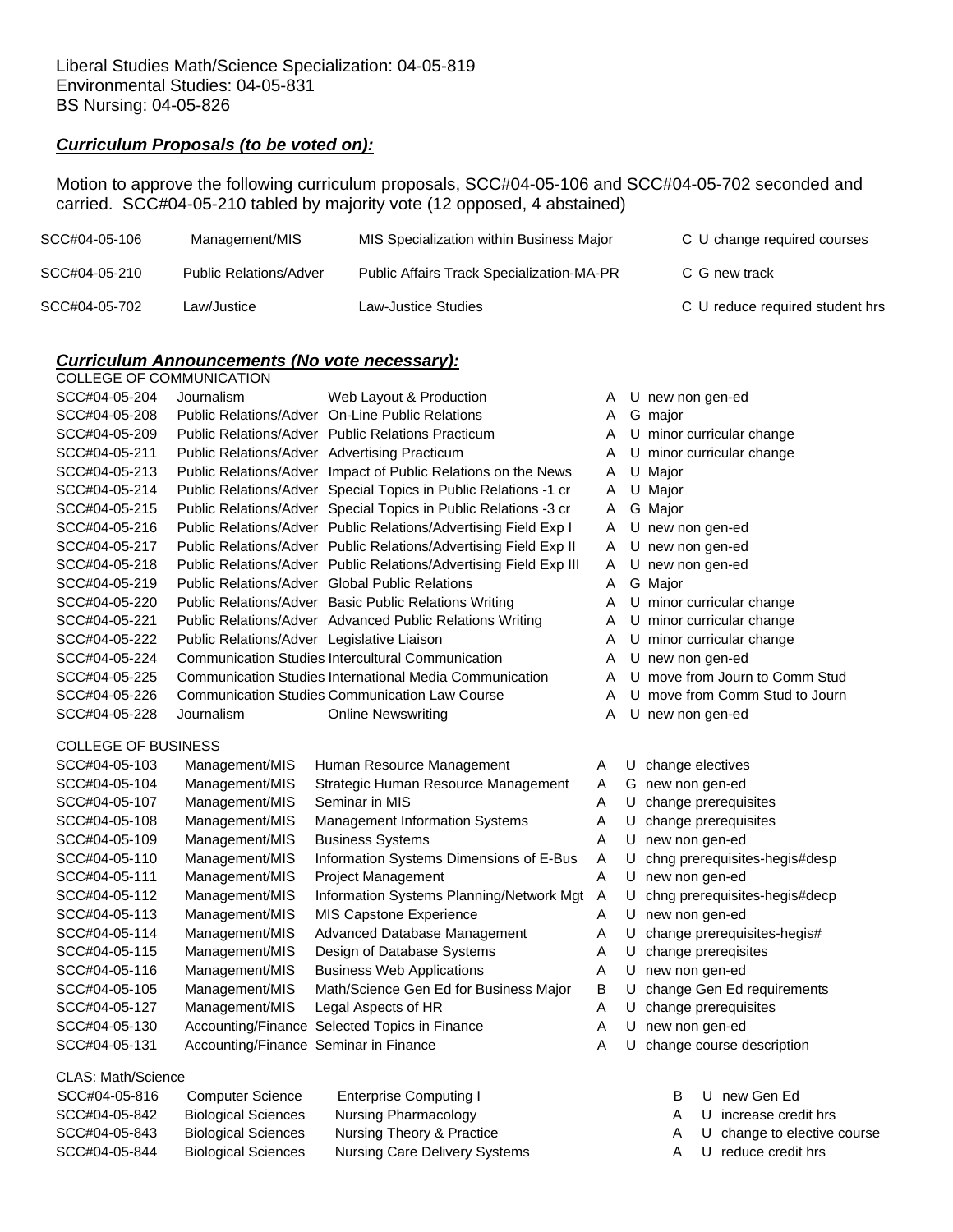| SCC#04-05-845           | <b>Biological Sciences</b>         | <b>Nursing Epidemiology</b>                |                     |   |                   | U increase credit hrs<br>A           |
|-------------------------|------------------------------------|--------------------------------------------|---------------------|---|-------------------|--------------------------------------|
| SCC#04-05-846           | <b>Biological Sciences</b>         | Environmental & Occupational Health        |                     |   |                   | change to elective course<br>Α<br>U  |
| SCC#04-05-849           | <b>Computer Science</b>            | <b>Enterprise Computing II</b>             |                     |   |                   | U new non gen-ed<br>Α                |
| SCC#04-05-853           | Physics/Astronomy                  | Physics                                    |                     |   |                   | change required courses<br>Α<br>U    |
| SCC#04-05-854           | Physics/Astronomy                  | Specialization in Physical Science-Gen Sci |                     |   |                   | change required courses<br>U<br>Α    |
| SCC#04-05-855           | Physics/Astronomy                  | <b>Physical Science</b>                    |                     |   |                   | U<br>change required courses<br>Α    |
| SCC#04-05-856           | Physics/Astronomy                  | Specialization in Physical Science Special |                     |   |                   | change required courses<br>A<br>U    |
| <b>CLAS: Humanities</b> |                                    |                                            |                     |   |                   |                                      |
| SCC#04-05-606           | English                            | Reading in Shakespeare                     |                     |   | B                 | new literature course<br>U           |
| SCC#04-05-608           | English                            | <b>Literary Studies</b>                    |                     |   | Α                 | change prerequisite<br>U             |
| SCC#04-05-609           | Foreign Languages                  | Intro to Anthropological Linguistics       |                     |   | A                 | new non gen-ed<br>U                  |
| SCC#04-05-610           | Foreign Languages                  | Intro to Spanish Translation               |                     |   | Α                 | new non gen-ed<br>U                  |
| SCC#04-05-611           | Foreign Languages                  | Special Topics in Foreign Language & Lit   |                     |   | A                 | new non gen-ed<br>U                  |
| SCC#04-05-614           | Philosophy/Religion                | Aesthetics                                 |                     |   | B                 | reclassify as literature course<br>U |
| <b>CLAS: SBS</b>        |                                    |                                            |                     |   |                   |                                      |
| SCC#04-0703             | Law/Justice                        | <b>Law-Justice Courses</b>                 |                     |   | A<br>U            | change hegis #'s for 3 crs           |
| SCC#04-05-704           | Law/Justice                        | Law-Justice Senior Seminar                 |                     |   | U<br>A            | change prerequisite                  |
| SCC#04-05-705           | Law/Justice                        | Police Procedure & the Supreme Court       |                     |   | Α<br>U            | minor chng to legal proc             |
| SCC#04-05-706           | Law/Justice                        | Trial Procedure & the Supreme Court        |                     |   | U<br>A            | minor chng to legal proc             |
| SCC#04-05-707           | Geography/Anthropology             | Forensic Anthropology                      |                     |   | U<br>A            | new non gen-ed                       |
| SCC#04-05-708           | Psychology                         | Social Psychology                          |                     |   | U<br>A            | delete as prereq-Conflice Resol      |
| SCC#04-05-709           | Law/Justice                        | Survey of Criminal Justice                 |                     |   | B<br>U            | change course description            |
|                         |                                    |                                            |                     |   |                   |                                      |
| College of FPA          |                                    |                                            |                     |   |                   |                                      |
| SCC#04-05-518           | Music                              | Jazz Improvisation (I-VIII)                | Α                   | U |                   | minor change to non gen-ed crs       |
| SCC#04-05-520           | Theatre/Dance                      | Senior Project                             | Α                   | U |                   | remove prerequisite                  |
| SCC#04-05-524           | Music                              | <b>Graduate Applied Conducting</b>         | A                   | G | change credit hrs |                                      |
| SCC#04-05-525           | Music                              | <b>Graduate Applied Voice</b>              | Α                   | G | change credit hrs |                                      |
| SCC#04-05-526           | Music                              | <b>Major Ensembles</b>                     | Α                   | G | change hegis #'s  |                                      |
| SCC#04-05-527           | Music                              | Graduate Applied Instrumental I-IV         | A                   | G |                   | change course title                  |
| SCC#04-05-528           | Music                              | <b>Graduate Applied Conducting I-IV</b>    | A                   | G |                   | change course title                  |
|                         | Interdisciplinary - Rowan Seminars |                                            |                     |   |                   |                                      |
| SCC#04-05-902           |                                    | Rowan Seminar<br>В<br>U                    | team taught courses |   |                   |                                      |

David Klassen, Chair of the General Education Committee was asked to clarify the correct definition of General Education non-program electives: *"courses outside the major of a student)* 

**Student Relations:** Lori Block was not in attendance, but it was reported that the committee is reviewing a policy for disability services on campus.

# **Ad Hoc Background Checks/Fingerprinting:** David Applebaum

The resolution for Background Checks and Fingerprinting is nearing completion.

# **Constitution:** Karen Siefring

The Constitution Committee has drafted a revised document for review, and requests feedback be given regarding changes with wording, and deletions.

# **Master Planning Committee:** Joe Orlins

The Sasaki architects will be on campus May 18<sup>th</sup> and May 19<sup>th</sup>. They will conduct an open forum for recommendations regarding the physical layout of the campus. For recommendations, a link has been added to the Rowan web site. Architect and engineer preliminary operations are underway for plans at the site of the Technological Park to be located at the West campus.

# **Calendar Committee:**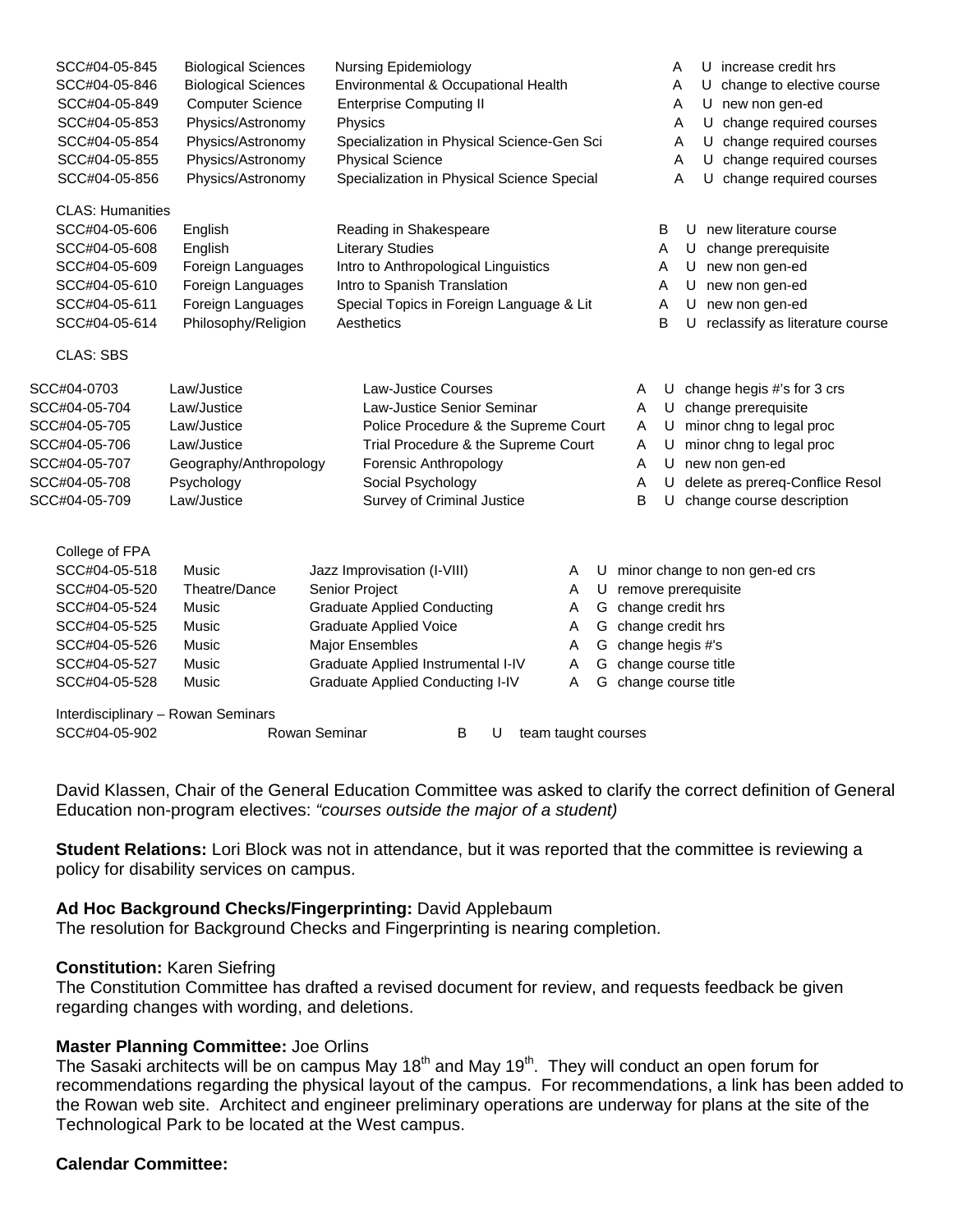The committee has scheduled a meeting for March 28<sup>th</sup>.

# **Rowan Day:** Frances Johnson

Rowan Day will be held on April 22<sup>nd</sup> and to be considered a day of learning. There will be fifteen events throughout the day, but classes will not be canceled. Class schedules will be at the discretion of the faculty.

# **V. Old Business:**

# **Military Recruitment Resolution-Discrimination Resolution:** David Applebaum *#050328-1*

**Whereas,** the State of New Jersey is committed to providing every employee with a workplace free from unlawful discrimination. All forms of unlawful sex discrimination based on race, creed, color, national origin, ancestry, age, sex, marital status, familial status, affectional or sexual orientation, atypical hereditary cellular or blood trait, genetic information, liability for service in the armed forces, or disability are prohibited and will not be tolerated. Sexual harassment is a form of unlawful gender discrimination and, likewise will not be tolerated. http://www.rowan.edu/open/affirm/nj\_discrimination\_policy.htm)

**Whereas,** we are obligated to "maintain a work environment that is free from any form of prohibited discrimination/harassment." http://www.rowan.edu/open/affirm/ni\_discrimination\_policy.htm)

**Whereas,** military recruitment practices are discriminatory as well as prejudicial and violate State of New Jersey Policy and our local obligations.

## **Be it resolved:**

We register a standing complaint with regard to the discrimination practiced in our workplace.

Until such time as the discrimination ends, the University will post a clearly visible sign at all locations where military recruiters appear on campus.

The sign will include State policy and unequivocal campus endorsement of the policy.

The sign will include an up to date list of groups facing discrimination and exclusion from military service that are in violation of public policy and campus standards.

Definitions of Discrimination & Prejudice:

- 1. Unfair treatment of a person or group on the basis of prejudice.
- www.cogsci.princeton.edu/cgi-bin/webwn
- 2. Discrimination is "one form of behavior that shows prejudice, but not the only form." Discrimination is the failure to treat people in the same way because of a bias toward some of them because of some characteristic, such as race, religion, sex, national origin, sexual orientation, and disability, which is irrelevant to their suitability for something, (e.g., to occupy housing, or to perform a job). www.onlineeethics.org/glossary.html www.unmc.edu/ethics/words.html

3. Discrimination is the restrictive treatment of a person or group based on prejudiced assumptions of group characteristics, rather than on individual judgment. It is the denial of justice prompted by prejudice. www.adl.org/children\_holocause/more\_resources.asp

Question called, approved by majority. 35 in favor, 13 opposed, 4 abstained.

# **Military Recruiters-Informed and Rational Decisions:** David Applebaum *#050328-2*

**Whereas,** the goal of our University is to equip students to make informed and rational decisions.

**Whereas,** the principles of intellectual honesty and integrity-inside and outside the classroom are the cornerstone of academic freedom.

**Whereas,** military recruiters offer students financial support for higher education.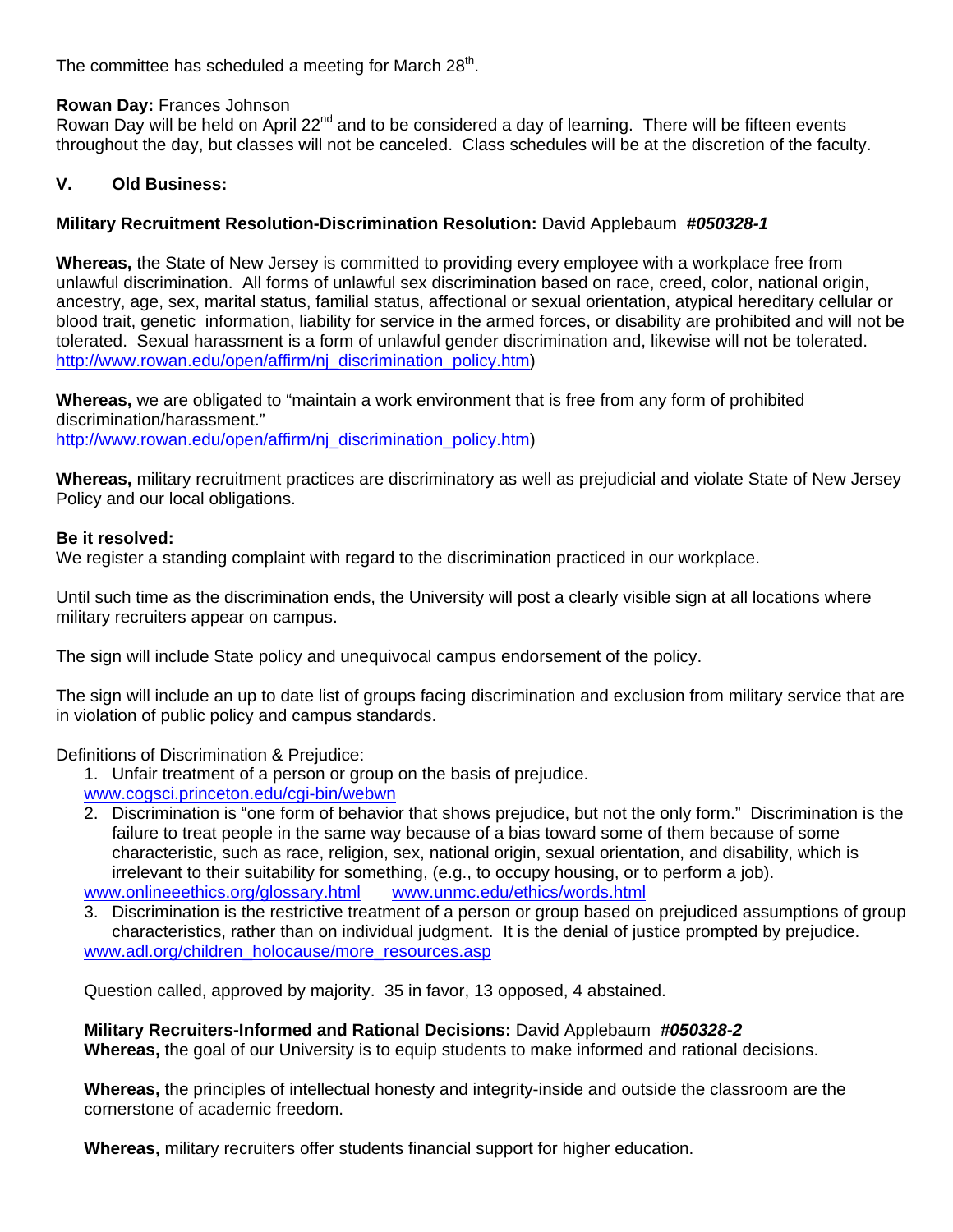**Whereas,** the information provided to students about the interplay between financial aid and contractual obligations to the military is partial (in several senses of the word).

# **Be it Resolved:**

- 1. University will prepare large posters for display at all locations where military recruiters are on our campus that read *BEFORE YOU SIGN ON THE DOTTED LINE*.
- 2. The poster will include a. Clarification of the meaning and significance of obscure, incomplete and deceptive contract language, b. Updated information on legal challenges to applications and interpretations of the contract by the employer and their impact upon veterans currently enrolled on campus.
- 3. The poster will include the names of organizations that can provide key critical information regarding the terms and conditions of contracts offered to students.

# **Be it Resolved:**

- 1. The University will offer workshops for all staff members who counsel students on 1. Financial Aid, 2. Employment, 3. Mental Health, and 4. Special Services for Veterans, so they can provide the most accurate, reliable and complete analysis of individual contracts offered by the armed services.
- 2. The University will establish a schedule of workshops for students by staff members who have been trained to assist students in decision-making.
- 3. The University will prepare a pamphlet that will be available as well as prominently displayed in a. the Student Center, b. Campbell Library, and c. Savitz Hall. The pamphlet shall include the schedule of workshops, regularly updated information on interpretations and applications of contractual obligations and, c. the names of groups and organizations that engage in full-time counseling regarding military service.

# **Be it Resolved:**

- 1. The Vice-President for Student Affairs will be responsible of implementation of this resolution and establishing a schedule for compliance.
- 2. The work shall be completed no later than May of 2005.
- 3. The Senate Executive Committee will receive reports on implementation of the resolution and be responsible for the division of labor within the Senate structure for monitoring compliance.

Motion to approve the resolutions carried by majority vote: 32 in favor, 12 opposed, 5 abstained

# **VI. Senate President Report**

A. Committee Reports:

Committees need to finalize their reports and proposals for the end-of-the year meeting. If your committee has proposals, they can be submitted at any time.

B. Officers Meetings:

Officers have a regular schedule of meetings with the President, Interim-Provost, and other University administrators. If your committee has a matter to bring to the attention of administration, please inform Bruce Caswell.

- C. Meetings with University President and Others:
- 1. President Farish requested the use of May  $2^{nd}$  for University Assembled, and we agreed to reschedule the Executive Committee meeting for that day. The University's new logo will be introduced that day.
- 2. We brought to the President's attention an issue of a supervisor programming activities during the open period, and requiring staff to seek permission to attend Senate meetings. This issue has been brewing for months, and there have been multiple informal communications regarding the issue. The problem took a new turn last week when the supervisor asked to have a professional staff member remove their name from the professional staff ballot. President Farish has indicated that this issue will be resolved within two weeks when all parties are available.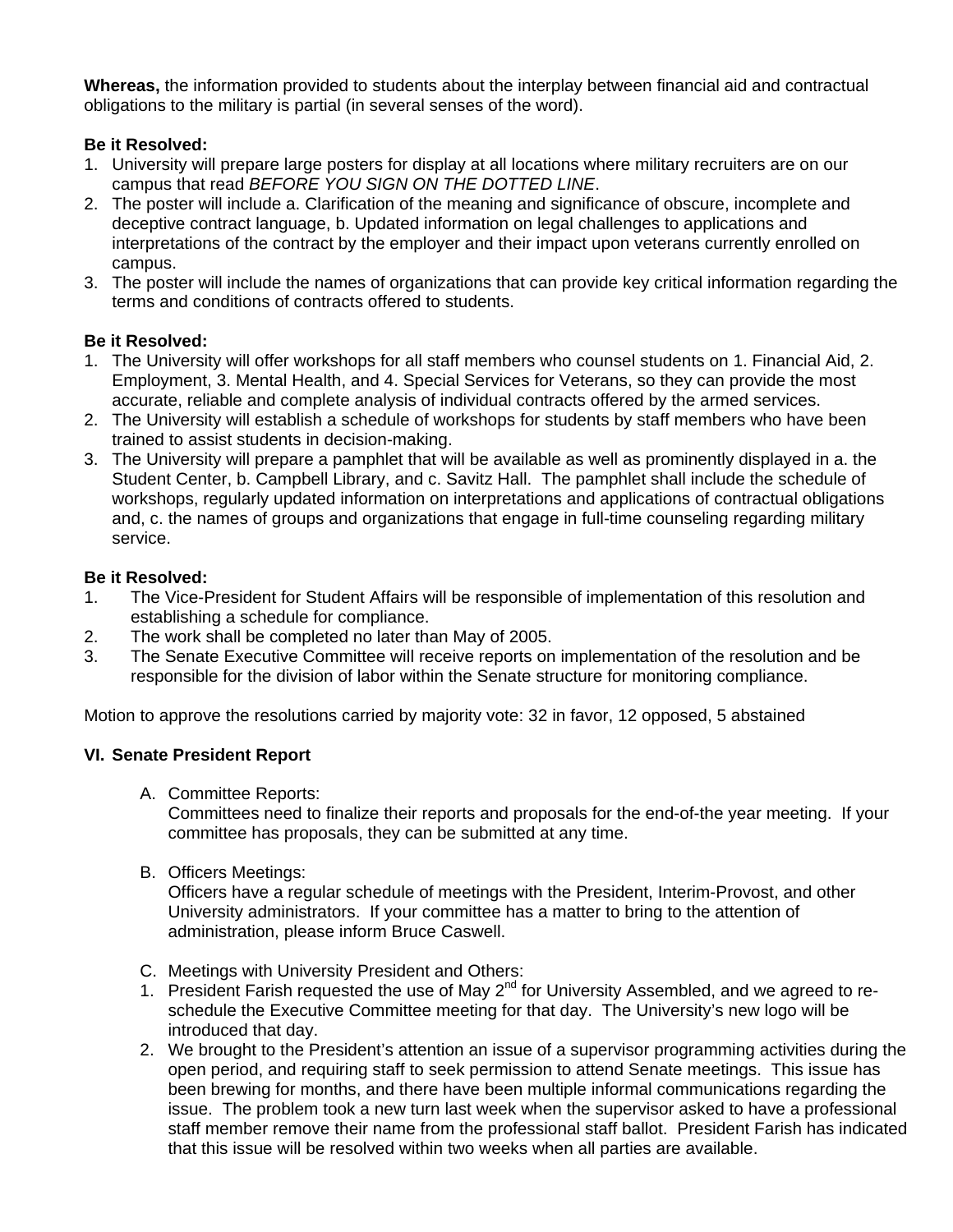- 3. The searches for Provost, Library Dean, and VP/Institutional Advancement will begin in fall of 2005.
- 4. The reports of the University's consultant on cleaning services have clearly indicated that the University's employees perform consistently better than the contracted services. The President indicated his willingness to return the cleaning of some buildings to the employees if certain details can be worked out.
- 5. At the President's Advisory Group, as well as in meetings with University officers, there have been discussions of the security of employee records. The University is reviewing its policies and training.
- D. Faculty Diversity Panel:

Bruce Caswell participated in a panel discussion, "Does the Faculty Represent You: The Lack of minority Faculty at Rowan university" sponsored by the Council for African American Studies in the Student Center Pit, Thursday, March 24, 2005, from 6:00 PM to 9:30 PM. The panel was composed of three faculty, one professional staff, and three student leaders. Attending from the Senate were Natalie Reaves (Economics), Anne Phillips (Secondary Education), Lizziel Sullivan (Career and Academic Planning), Phillip Lewis (Marketing), and Karen Siefring (College of Business). Also attending wee Dan McFarland, Chair, and other members of the Diversity Task Force, faculty, professional staff, and students.

E. Web-Based Committee Sign-Up:

We continue to test the web-based committee sign-up system for the Senate designed by Computer Science students of Gabriela Hristescu last spring. Another test will be conducted this Thursday, but it is not anticipated that the system will not be ready for this year's committee selections. Copies of the memo and committee selection form will be sent as per the old system.

F. Proposed Constitutional Revisions:

The Senate Executive Committee will conduct a meeting on April  $4<sup>th</sup>$  to discuss the proposed changes in the Senate Constitution. This will be an open meting, however, if you plan to attend and are not a member of the Executive Committee, please RSVP to the Senate office so we know who will be attending. The regularly scheduled April meeting will be re-scheduled.

# **Meeting adjourned at 12:10 PM.**

# ADDITIONAL COMMITTEE REPORTS: March 2005

# **Scholarship: Pat Alexy-Stoll**

The Scholarship Committee reviewed scholarship application recommendations during the week of February 22. Final scholarship deliberations took place at committee meetings on March 8 and March 23, 2005. The Scholarship Banquet for donors and recipients will be held in the Eynon Ballroom on April 8. The chair would also like to recognize and acknowledge the work of Marguerite Stubbs and Kathy Deal in the Division of Student Affairs.

# **Career Development**: Lee Kress

Summary: All Career Development evaluations have been completed by the candidates, their department or program committees, and their deans. Materials were submitted to the Senate by March 21, 2005, as stipulated in the Administration/AFT Agreement. There are 32 folders from faculty and librarians and three submissions by members of the professional staff. The University Career Development Committee met that same day to review criteria for evaluation and to distribute the folders to Committee members for review. The Committee will reassemble on Friday, April 1 to begin the process to rank the candidates and make recommendations about funding. The Administration has allocated a total of \$30,000 for approved funding requests.

# **Technological Resources:** Gabriela Hristescu

The committee's second Spring meeting was on Friday, March 4, 2005.

The committee further discussed the issue of the Computer Competency Exam with Mark Matalucci from the Center for Academic Success and the issue of the Rowan dial-up. The committee is meeting again on Monday,